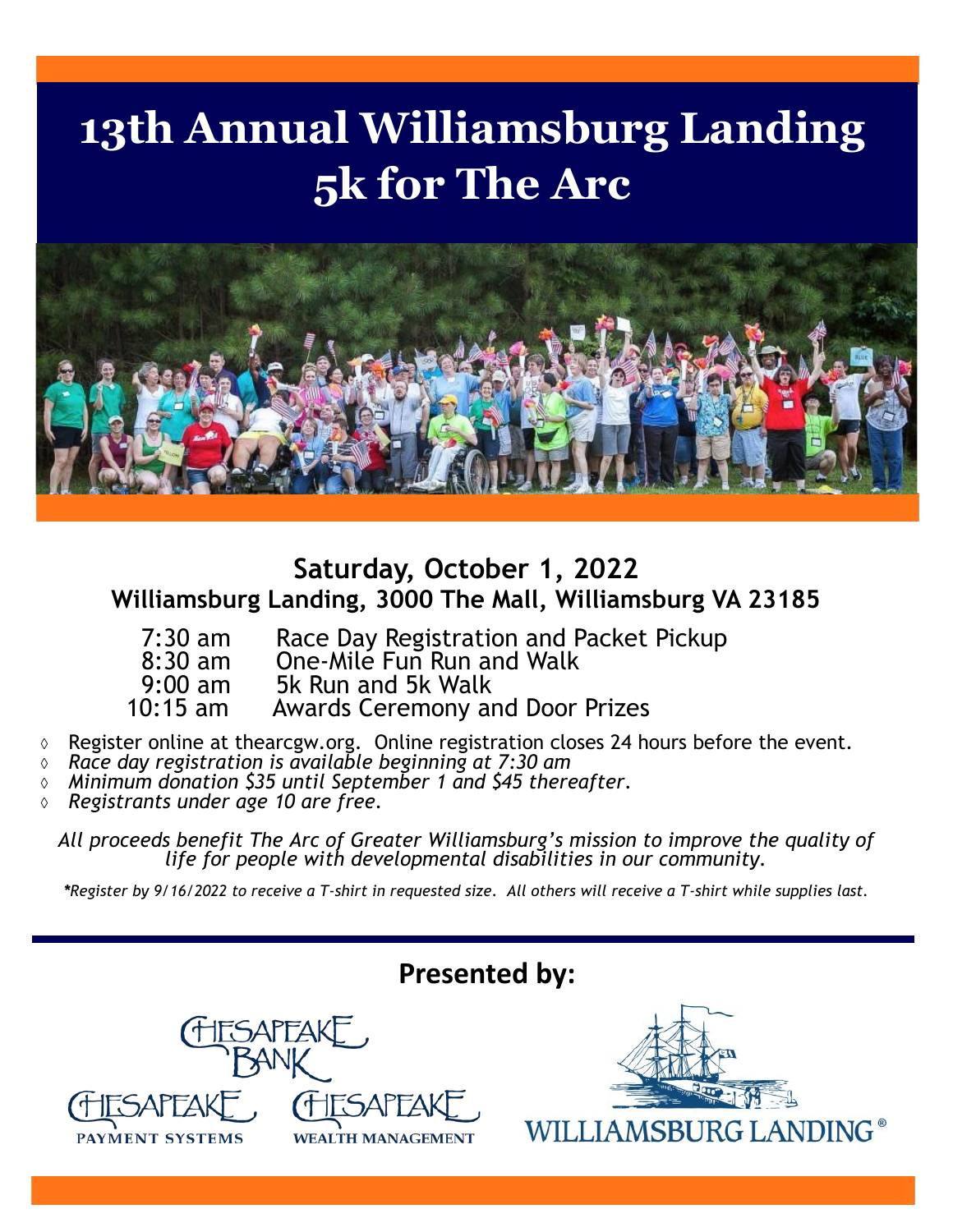

## **Support The Arc and Achieve With Us**

**The Arc of Greater Williamsburg has worked to improve the lives of people with developmental disabilities in our community since 1976. In addition to providing respite for families and caregivers, our support services and activities provide: health, educational, cultural, and recreational programs for our clients.** 

| <b>Sponsorship Opportunities</b>                                                                                                                           | <b>Platinum</b><br><b>Sponsor</b> | <b>Gold</b><br><b>Sponsor</b> | <b>Silver</b><br><b>Sponsor</b> | <b>Bronze</b><br><b>Sponsor</b> |
|------------------------------------------------------------------------------------------------------------------------------------------------------------|-----------------------------------|-------------------------------|---------------------------------|---------------------------------|
|                                                                                                                                                            | \$2,500                           | \$1,500                       | \$1,000                         | \$500                           |
| Table space to promote your business.                                                                                                                      | √                                 | $\sqrt{}$                     | $\checkmark$                    | √                               |
| Complimentary race entries.                                                                                                                                | 8                                 | 6                             | 4                               | 3                               |
| Logo placement on shirts, banners, entry forms,<br>flyers, 5k emails, and print materials.                                                                 | Large logo                        | Medium logo                   | Small logo                      |                                 |
| "Sponsor Spotlight" - A designated day will be<br>scheduled to promote sponsors on our social media<br>and website with direct hyperlink to their website. | √                                 | $\sqrt{}$                     | √                               |                                 |
| Logo with link on The Race and The Arc of GW<br>websites.                                                                                                  | √                                 | $\sqrt{}$                     |                                 |                                 |
| Recognition in Williamsburg Landing's marketing<br>newsletter, social media, and community activities<br>network.                                          |                                   | √                             |                                 |                                 |
| Recognition in monthly Arc mailings to all clients,<br>families, and volunteers.                                                                           |                                   |                               |                                 |                                 |